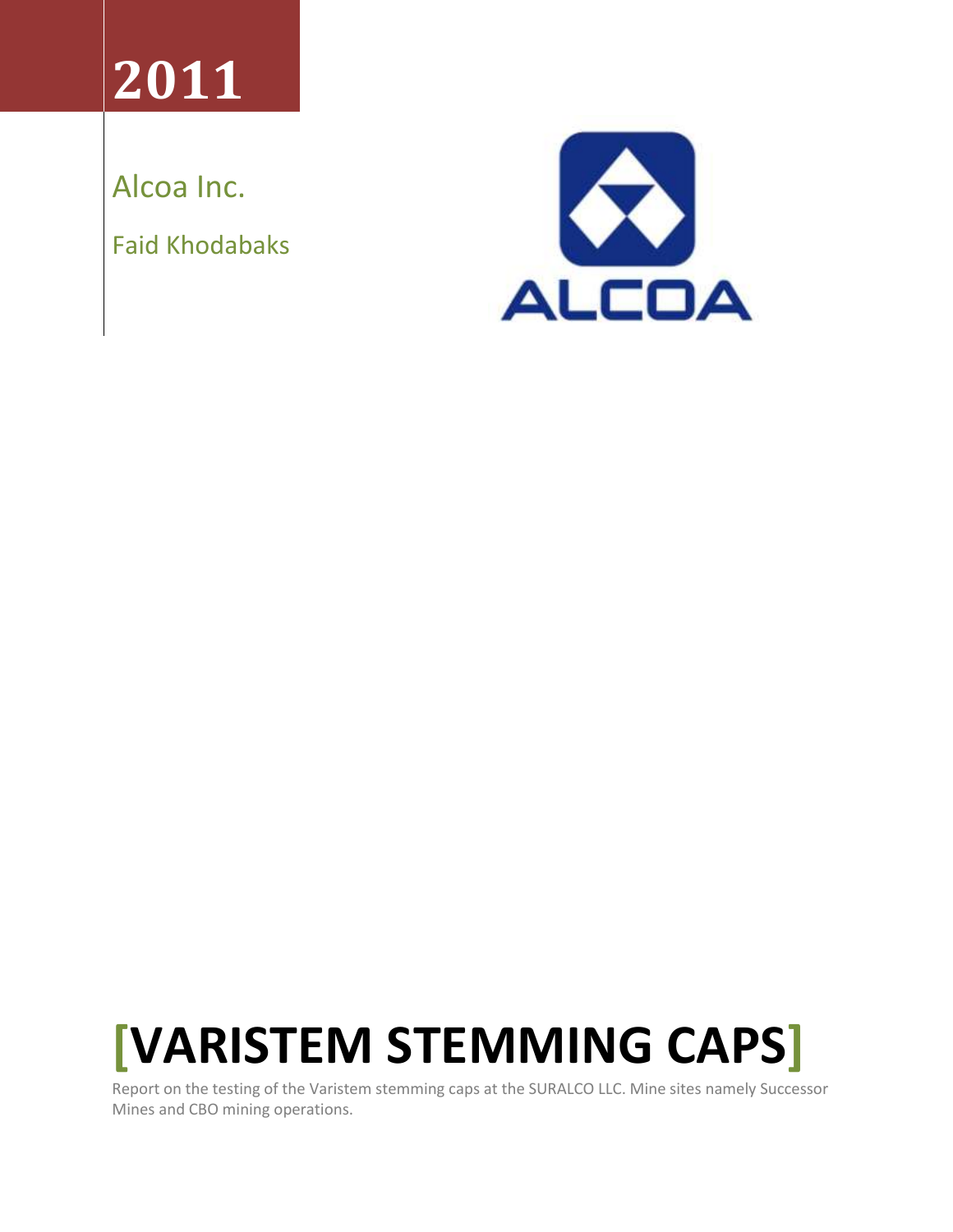# **Table of Contents**

| 1 <sub>1</sub> |  |
|----------------|--|
| 2.             |  |
| 2.1.           |  |
| 2.2.           |  |
| 2.2.1.         |  |
| 222            |  |
| 3.             |  |
| 4.             |  |

#### <span id="page-1-0"></span>**Table of Figures**

Figure 1: Muckpile of CBO Blast. Maximum boulder size of 50-60 cm, ratio of finely fragmented ore to boulders was 85-15 percent approx. best results achieved with the 5ft stemmed holes. ..........................9

Figure 2: Muck pile of the SM test, notice the boulders ranging from 80 cm to 40 cm in the row of holes that was loaded with powergel. The finely fragmented ore on the left was the result of a airdeck and ANFO. ..........................................................................................................................................................10

## <span id="page-1-1"></span>**List of Abbrevations**

| Abbrevation | Full name                                    |
|-------------|----------------------------------------------|
| <b>SM</b>   | <b>Successor Mines</b>                       |
| CBO         | <b>Coermotibo Mining</b>                     |
| <b>ROM</b>  | Run Off Mine                                 |
| <b>BAE</b>  | Boren Afgedekt Erts (grade control drilling) |
| <b>ANFO</b> | Amonium Nitrate Fuel Oil                     |
| <b>RBS</b>  | <b>Relative Bulk Strength</b>                |
| Powergel    | Senatel Magnafrac Emulsion gelatin explosive |

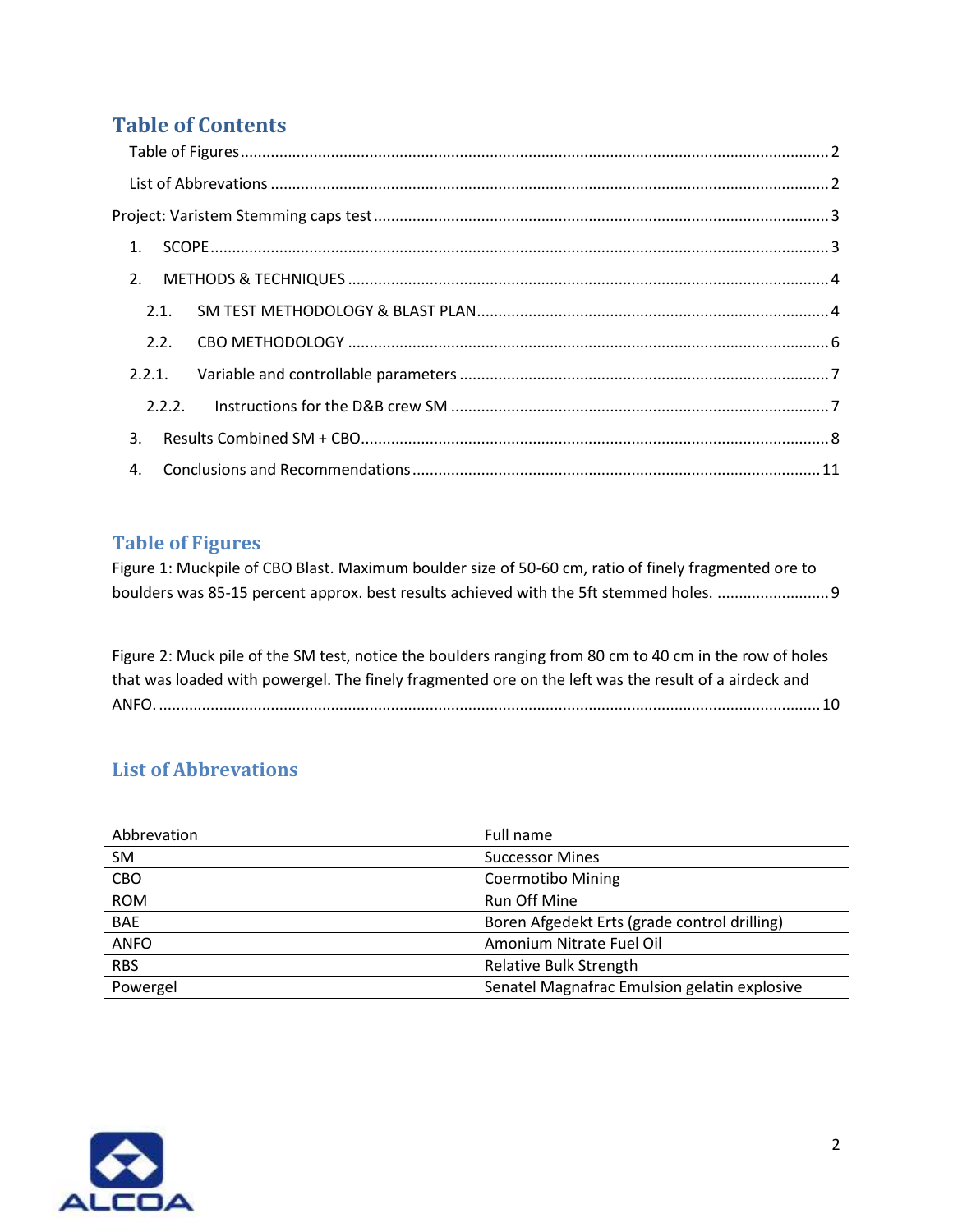# <span id="page-2-0"></span>**Project: Varistem Stemming caps test**

## <span id="page-2-1"></span>**1. SCOPE**

This test is designed to test the effectiveness of the Varistem stemming caps for possible implementation in the Blasting program of both the SM and CBO mining operations. The gains claimed by the Varistem Corporation are an increase in fragmentation, a reduction of flyrock hazard and a reduction of noise and vibration. The improvement on fragmentation will benefit both mining sites as fragmentation influences ROM truck fill factors and also reduce crushing and milling costs. But the reductions in flyrock, noise and vibration are most important for the CBO mining site as the bauxite mines move ever closer to the community areas, hereby disturbing the inhabitant's daily routines.

The main theory behind these stemming caps comes from the fact that an incensement of the confinement of the explosive energy within the borehole, drastic improvements in fragmentation can be achieved. This is caused by the extra time that the explosive force can work on the surrounding material.

The manufacturer claims an increase of 25% in confinement. This claim should exert itself in 2 conclusions namely:

- 1. That the 25% increase in confinement can lead to a pattern expansion of 25%, resulting in the same fragmentation.
- 2. Or this fact can be rewritten leading to another fact namely that with the same pattern 25% less explosives is needed to achieve the same results in fragmentation.

The main question that can be asked for this test is: **which configuration of explosives coupled with or without a stemming cap can deliver a more economic blasting configuration?**

This leads to some research questions:

- 1. Which configuration of products delivers the best economic performance?
- 2. What are the possible financial gains in implementing the Varistem caps?
- 3. Is it possible that implementation of these caps open up new reserves closer to the community (applicable for CBO ops.)?

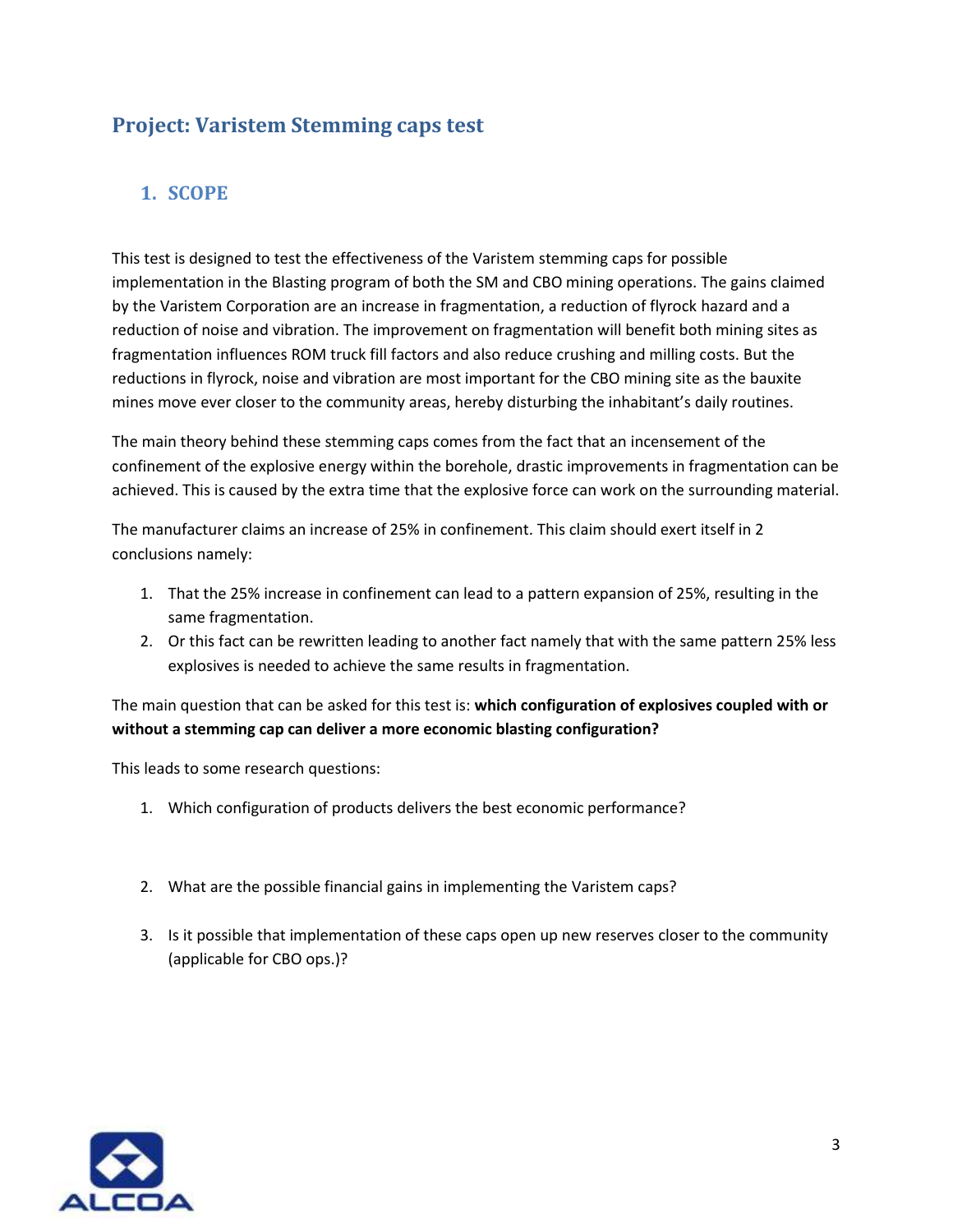### <span id="page-3-0"></span>**2. METHODS & TECHNIQUES**

#### <span id="page-3-1"></span>**2.1. SM TEST METHODOLOGY & BLAST PLAN**

To test the claims of the manufacturer of the Varistem stemming caps a research methodology is required to test various configurations of products within the blast hole.

This blast plan will be executed in the KG pit on block Q19BK, which according to BAE drilling has a high iron content, meaning it is one of the toughest bauxites available.

The test blast will consist of 50 holes configured in a 5 X 10 hole rectangular pattern. The spacing between holes is a constant 3m with a burden of 4m. The hole depth will be a consistent 4m.

Between the rows of the blast pattern, stakes will be placed outside of the blast pattern indicating the 2m mark between the burdens of the rows. These halfway stakes will function as a zone of influence limit of each differently configured row.

The blast timing between holes will be 25ms and the delay time between rows will be 51ms. The connections will be made at each rows start.



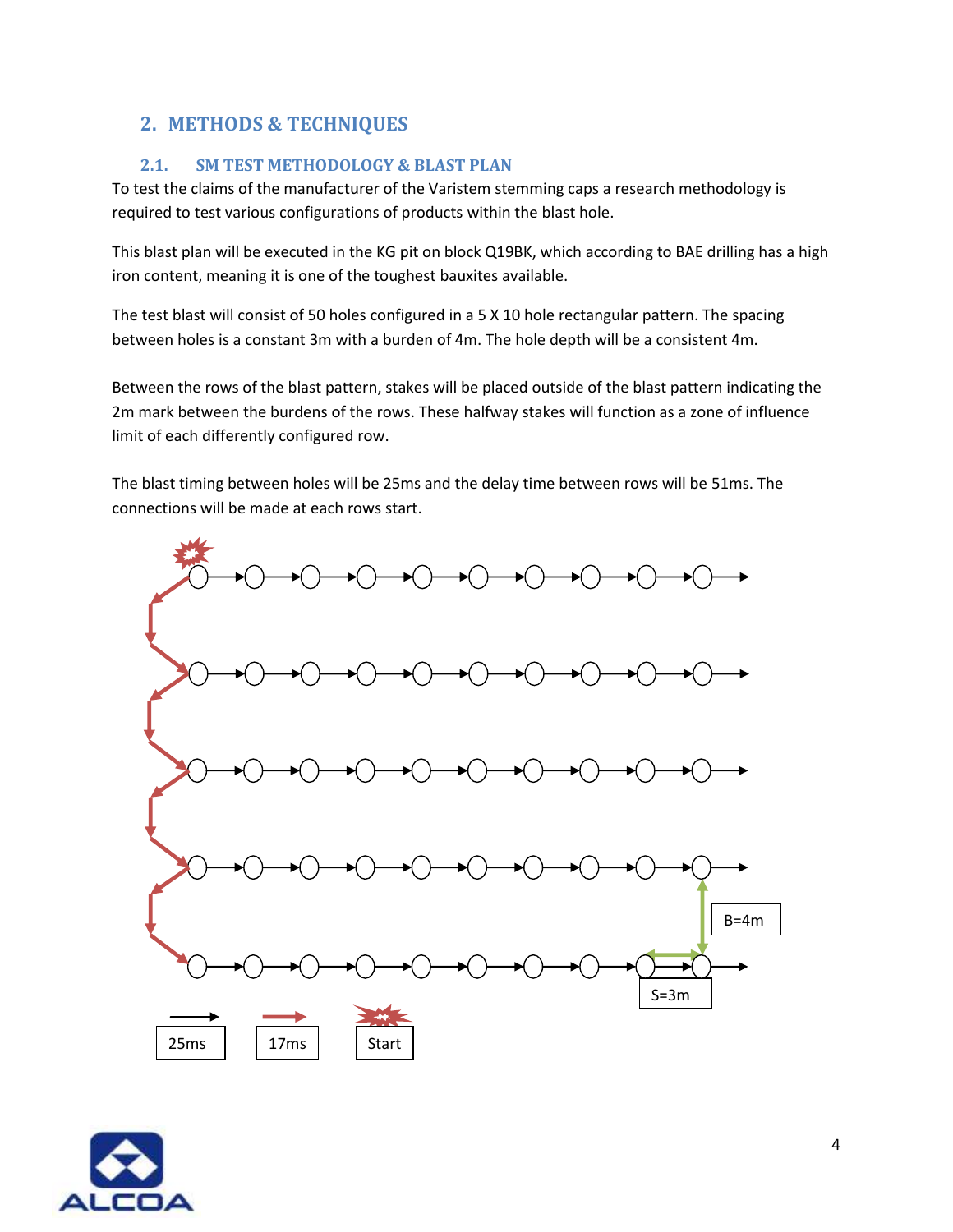This will enable us to analyze the fragmentation of each row more accurately, due to the predicted burden movement of each row.

Each row will be differently charged starting with the control row which will be charged without a stemming cap. This row will function as a baseline of the fragmentation that can be achieved without the use of the stemming cap. The holes will be configured as follows:

1. The first row will be charged with two primer bags and two bags of ANFO of 80cm. The ANFO bags will be weighed after filling to determine the charge weight leading to the powder factor. The stemming length will be approximately 1.5m.

2. The second row will be configured with two bags of primer and one bag of ANFO capped with a stemming cap, while the second bag of ANFO will be replaced by an air-filled dummy bag, which will function as an air deck. This dummy bag will be created using the ANFO filling bag and a sealer. The bags will have a functional length of approximately 0.8m. The function of this air deck is to allow more effective expansion of the explosive gases in the borehole. The reason for this air deck is the claim of the manufacturer that the stemming cap increases the confinement of the explosives with 25% meaning that with 25% fewer explosives the same results should be achievable.

3. The third row will be charged with the same configuration as the first row but this time also including the stemming cap. The stemming will be a constant 1.5m. The reason for this configuration is to check the fragmentation created. If a 25% increase in confinement is achieved, the explosives will have successfully achieved excessive fragmentation of 25%.

4. The fourth row will be charged using only primer bags to test the effectiveness of the stemming cap in wet hole blasting conditions. The stemming length will be increased to 2m to compensate for the higher RBS of the primer explosives. 5 bags of primer will be used. A stemming cap will be placed on top of the explosives. The reason for this configuration is the case of fragmentation, if excessive fragmentation is achieved this could lead to a pattern expansion in the Klaverblad mine where wet hole blasting conditions are a common practice meaning a reduction in drilling costs and an increased productivity of the drills. This would be required in the increased ROM for 2011.

5. The fifth row will be charged as the first row and will employ a non-conventional stemming material which should function as an effective stemming cap. The stemming length will be filled with fine-grained sawdust. The reason for utilizing sawdust in this test is a simple investigation of a claim made by N. Mwakipesile during the assistant blasting course. It was claimed that by filling the borehole with sawdust the effective confinement will be increased. The increase in confinement is unknown, hence the reason for this test.

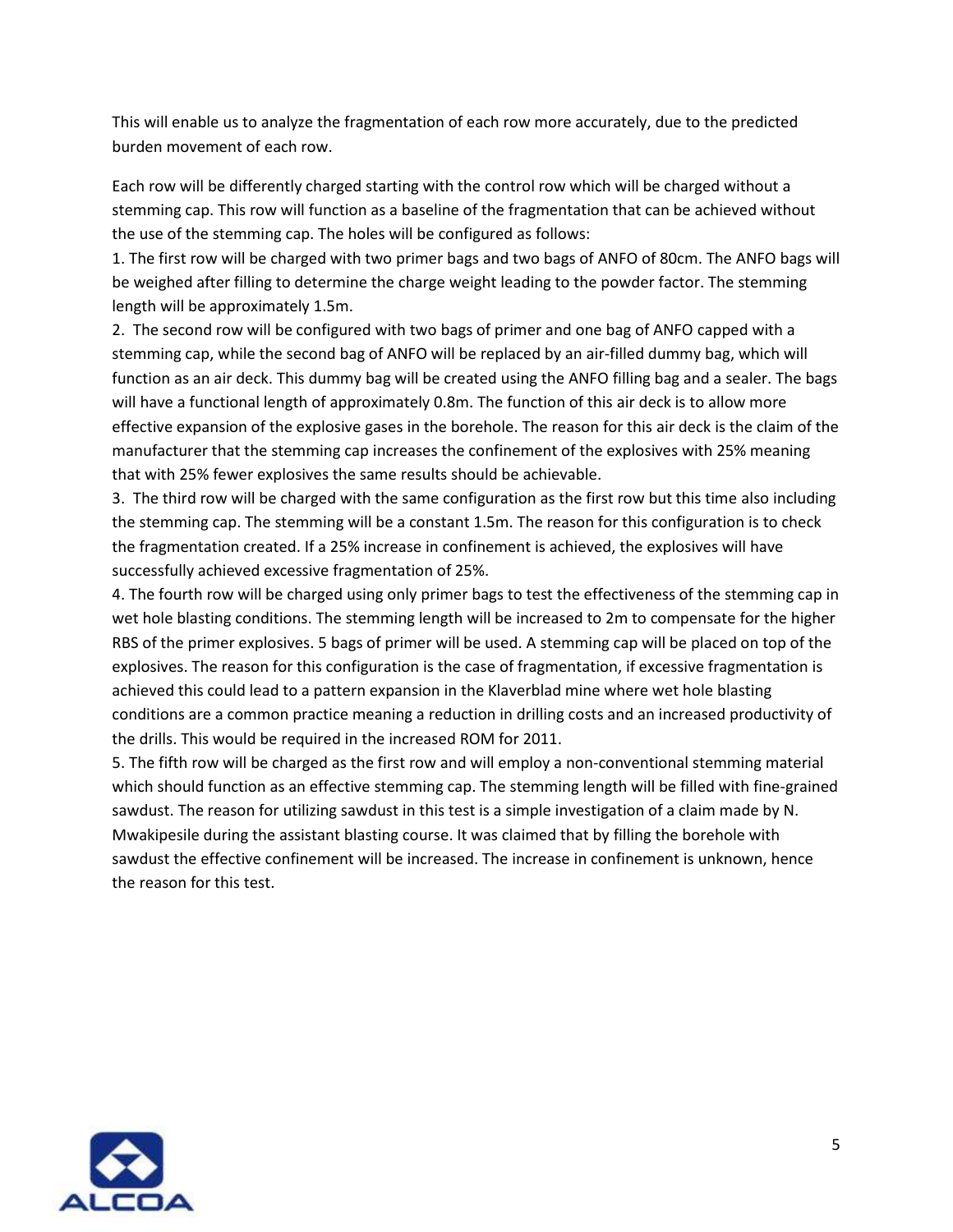#### <span id="page-5-0"></span>**2.2. CBO METHODOLOGY**

The test at CBO mining operations is designed to measure 2 different aspects of the varistem plugs and one common aspect. The 2 different aspects of the plugs that are to be measured are the flyrock reduction effect (due to the increased confinement) and the noise levels that are produced during the blast, as Peto hill (the location of the test) is located close to the community area of Peto Ondro and is also not situated far from Moengo. The common aspect that will be tested is the fragmentation as an increase in confinement and reduction of noise need to result in more energy being utilized for fragmenting the bauxite.

The test consists of 101 blastholes drilled on the 2 X 2m (B X S) square pattern that is common practice at CBO mining ops. There were 101 varistem plugs available for the test blast, the common hole depth is ± 8-9 ft. The 50 holes are to be charged with 3ft of stemming length and the remainder is to be charged with 5ft of stemming length. The blasting agent is ANFO due to dry borehole conditions; coupled with a ¼ powergel package (see as a 3.5 X 4 inch package) purely for priming purposes (no booster charges are used).

The controls of the test are a best feel of the vibration levels and observing of the blast noise by posting the blast guard in the community area of Peto ondro and the Lijnweg in Moengo (area's that have previously complained).

The ignition sequencing that will be employed by the blasting crew will be the standard sequencing of 25ms between holes and 17ms between rows. The first 5 rows will contain the 5ft stemmed holes and the last will be de 3ft stemmed holes.

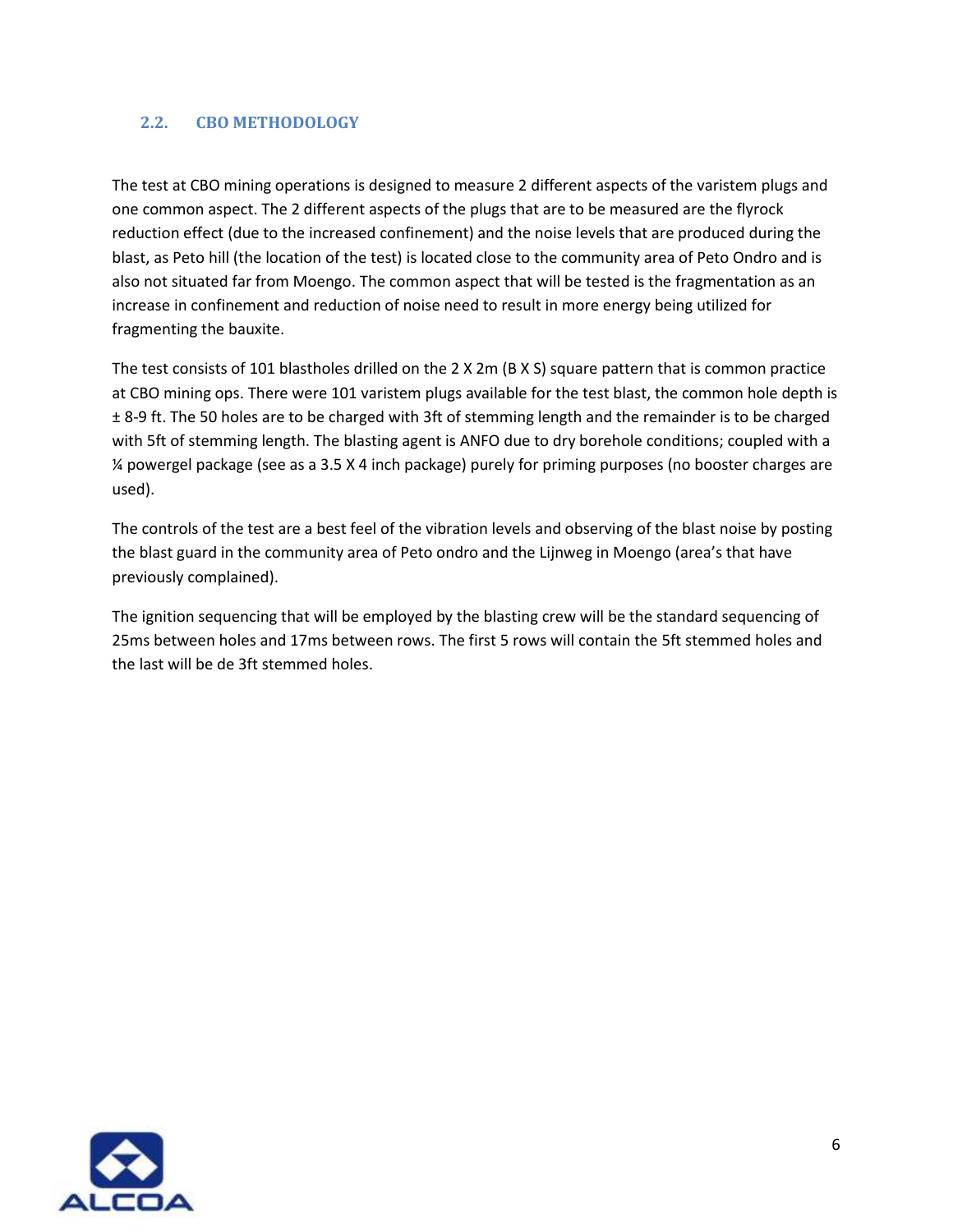## <span id="page-6-0"></span>**2.2.1. Variable and controllable parameters**

#### <span id="page-6-1"></span>**2.2.2. Instructions for the D&B crew SM**

Om de nauwkeurigheid van de test te verbeteren, zij er enkele controls in de procedure gebouwd.

Deze controls dienen om enkele fouten te kunnen elimineren, en bestaan uit:

- 1. ANFO mixing Hier voeren wij de ANFo mixing uit 1-2 dagen voor de blast om te kunnen garanderen dat de ANFO zijn maximale potentie haalt. Hier voorkomen we ook de hydration en caking van de ANFO in de zak
- 2. Voor deze test worden de gaten exact uitgestaked door de survey crew, waardoor er een excate placement is van de gaten. Hierdoor worden afstands fouten geelimineerd.
- 3. Tijdens het boren moet de diepte van het boorgat gemeten worden, dit gebeurt met behulp van de tamping stick die bij de blast ook gebruikt zal worden. De diepte van het gat moet zo exact als mogelijk 4m zijn. De gaten moeten zo laat als mogelijk geboord worden, uiterlijk 1 dag voor de blast, om de diepte te kunnen garanderen. Voor het laden van de gaten wordt de diepte opniew gechekt en gelogged om de vergelijking te maken.
- 4. De hardheid van de strata waardoor er geboord wordt moet tijdens het boren gelogd worden per meter geboord om potential weak zones in het blok te kunnen catchen. Deze weak zones kunnen een vertekend beeld vormen bij het uitvoeren van de fragmentatie analyse.
- 5. De laatste factor waarover niemand een echte control heeft is het weer. De gaten moeten zo droog als mogelijk zijn om de performance van de ANFO te garanderen. Hetgeen ook de reden is dat de gaten zo laat als mogelijk geboord moeten worden.

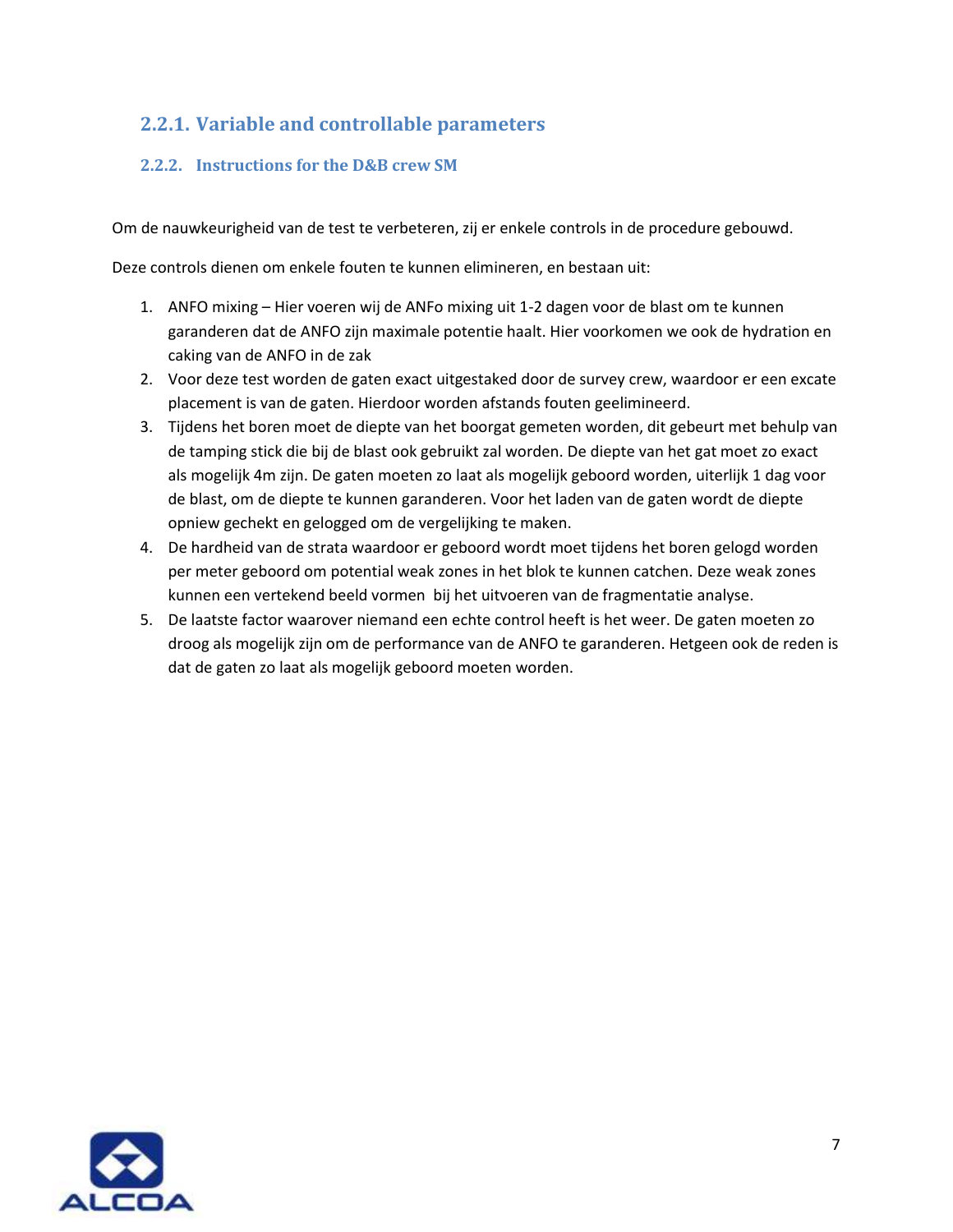#### <span id="page-7-0"></span>**3. Results Combined SM + CBO**

The varistem test was completed as per design criteria with regards to hole depth, stemming length, ANFO freshness and dry boreholes. The test was conducted on a fairly overcastted day, but the rain showers only started 30-45 minutes after the test, meaning a successful post blast examination of the test area could be conducted. The only test that was not conducted was the test using sawdust as a stemming material. This was not used due to the ample lead time for conducting the test. The row that would have contained the sawdust was charged the same way as row number 2. The delay sequence was also changed making effective filming of the blast possible to, between holes 25ms and between rows 51ms for the SM test. The burden and spacing for the SM test was a 4X3m rectangular pattern and for the CBO test a 2X2m square pattern. At CBO the first 50 holes were charged using 3ft of stemming and the remaining 51 holes were charged using 5ft of stemming, this to see the difference of impact that the cap would have on the flyrock hazard, and to see if differing the stemming length would have a significant effect on the fragmentation.

The method utilized to analyze the effects of the varistem caps was a thorough post blast analysis of the fragmentation and also the video imagery of the blast.

The video imagery has yielded 2 results that are applicable for both the SM and CBO mine sites as the varistem caps were also tested at Peto hill (CBO). These results are that the varistem caps retain the explosive energy within the ground for a longer time resulting in better breakage of the ore, and it reduces the noise and vibration levels significantly. Also the blast guards posted in the community area did not hear or see (flyrock) during the blast. The blaster in charge had to inform them via the CB radio that the blast had already been fired, leading to the conclusion that blasting the ore closer to the community areas is now possible with minimal disturbance of the inhabitants. Localized flyrock was present during the test, but reconfiguring the mining sequence where a free face can be created will resolve this issue.

Both at the CBO and SM mine sites it can be said that blasting with the Varistem caps yielded far better fragmentation results than with regular blasting. This is a direct effect from retaining the explosive energy. One noticeable effect of this analysis is that combining the cap with power gel loaded holes results in relatively poor fragmentation in comparison to ANFO loaded boreholes. This can be backed by the fact that the power gel is a relatively low heave, high velocity emulsion based explosive, relying more on the high detonation velocity to fragment the ore than on the gradual expansion of massive volumes of gas in the case of ANFO.

The test at both mine sites showed significant reductions in flyrock and noise. Vibration levels were not measured, but in comparison to a regular blast the vibrations were significantly reduced (best feel).

These results can be explained with an energy dissipation equation: Total energy (Blast energy) = Fragmentation + Flyrock + Noise + Vibration (T=  $a+b+c+d$ ). As the total energy stays the same in the system, and coupled with the fact that the varistem caps retain the energy much longer within the bore

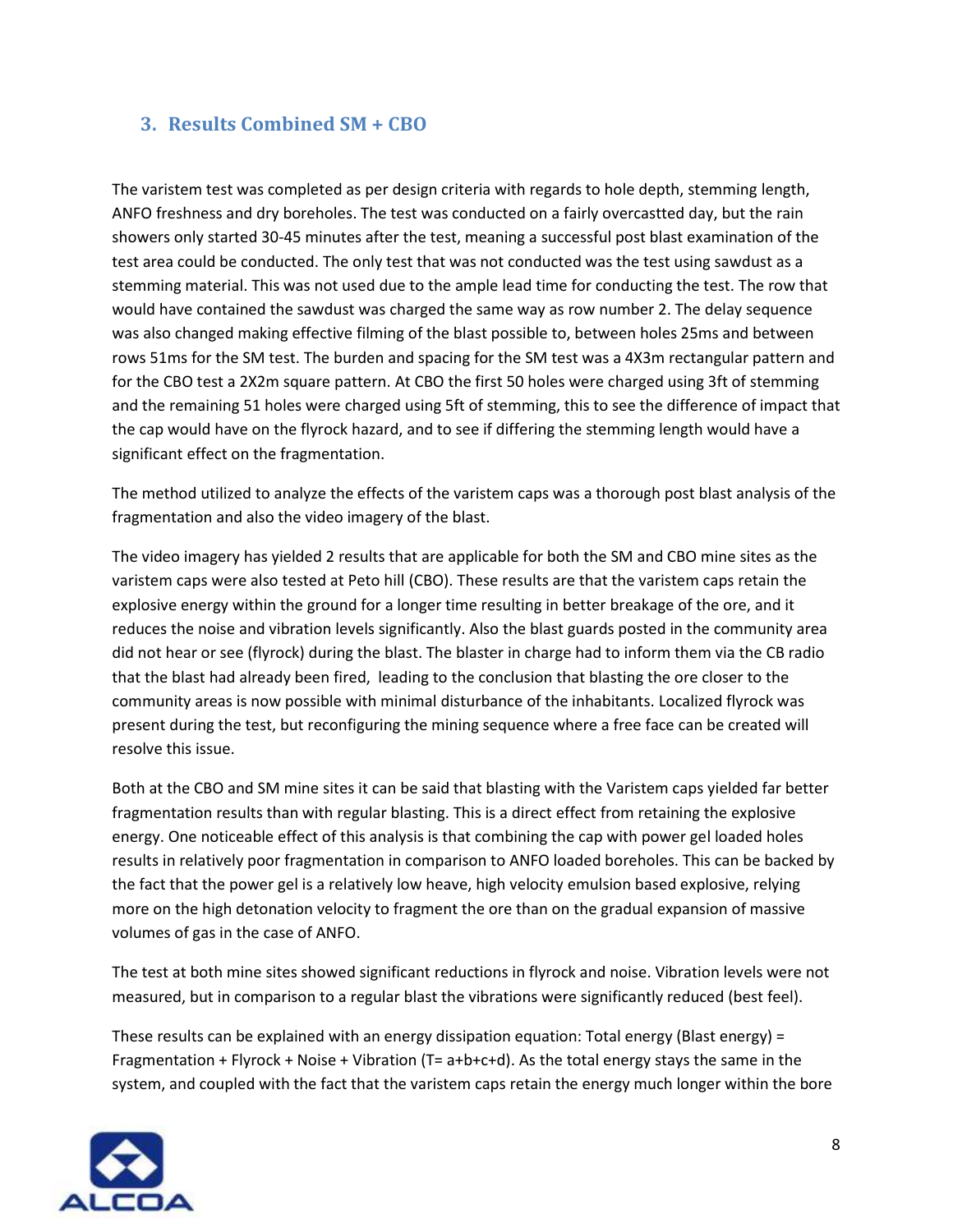hole, and a reduction in noise, flyrock and vibration, most of the blast energy needs to go in the fragmentation.

The biggest restraint for using these stemming caps in our operations is the fact that we don't shoot to the free face, as this would mean casting the bauxite in the mined out areas hereby diluting the ore or jeopardizing mining operations. The heave of the bauxite is mostly caused by the subsequent firing of the blast holes against a choked face. This creates relatively low relief of burden when firing each row. This low burden relief type of shooting will always result in some parts of the muck pile not being fragmented properly. For achieving a significant reduction in flyrock, the blasts for the deposits closer to the community area should be mined in such a fashion that free facing of the benches is possible, hereby enabling sufficient burden relief and preventing choking of the muck pile.



**Figure 1: Muckpile of CBO Blast. Maximum boulder size of 50-60 cm, ratio of finely fragmented ore to boulders was 85-15 percent approx. best results achieved with the 5ft stemmed holes.**

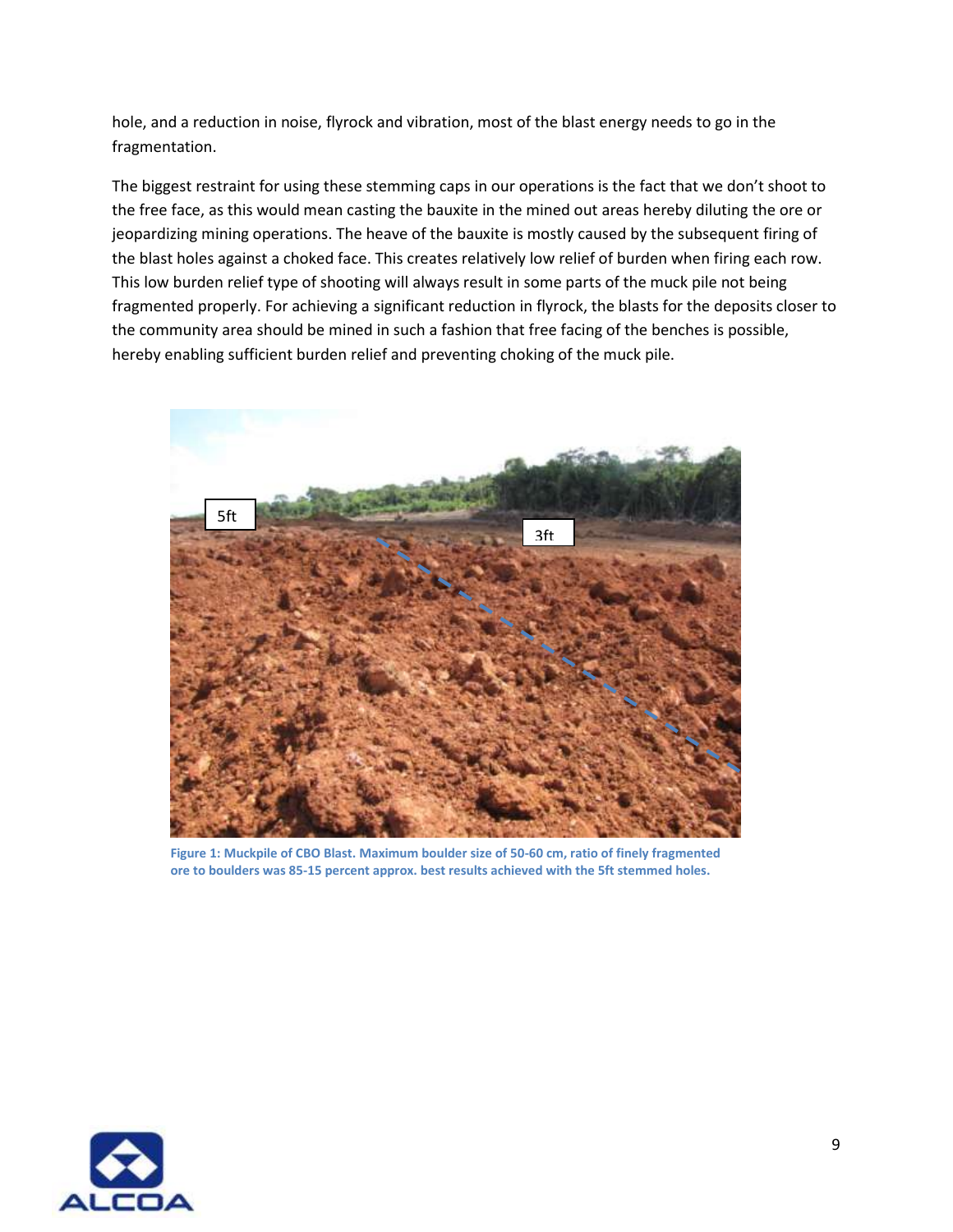

**Figure 2: Muck pile of the SM test, notice the boulders ranging from 80 cm to 40 cm in the row of holes that was loaded with powergel. The finely fragmented ore on the left was the result of a airdeck and ANFO.**